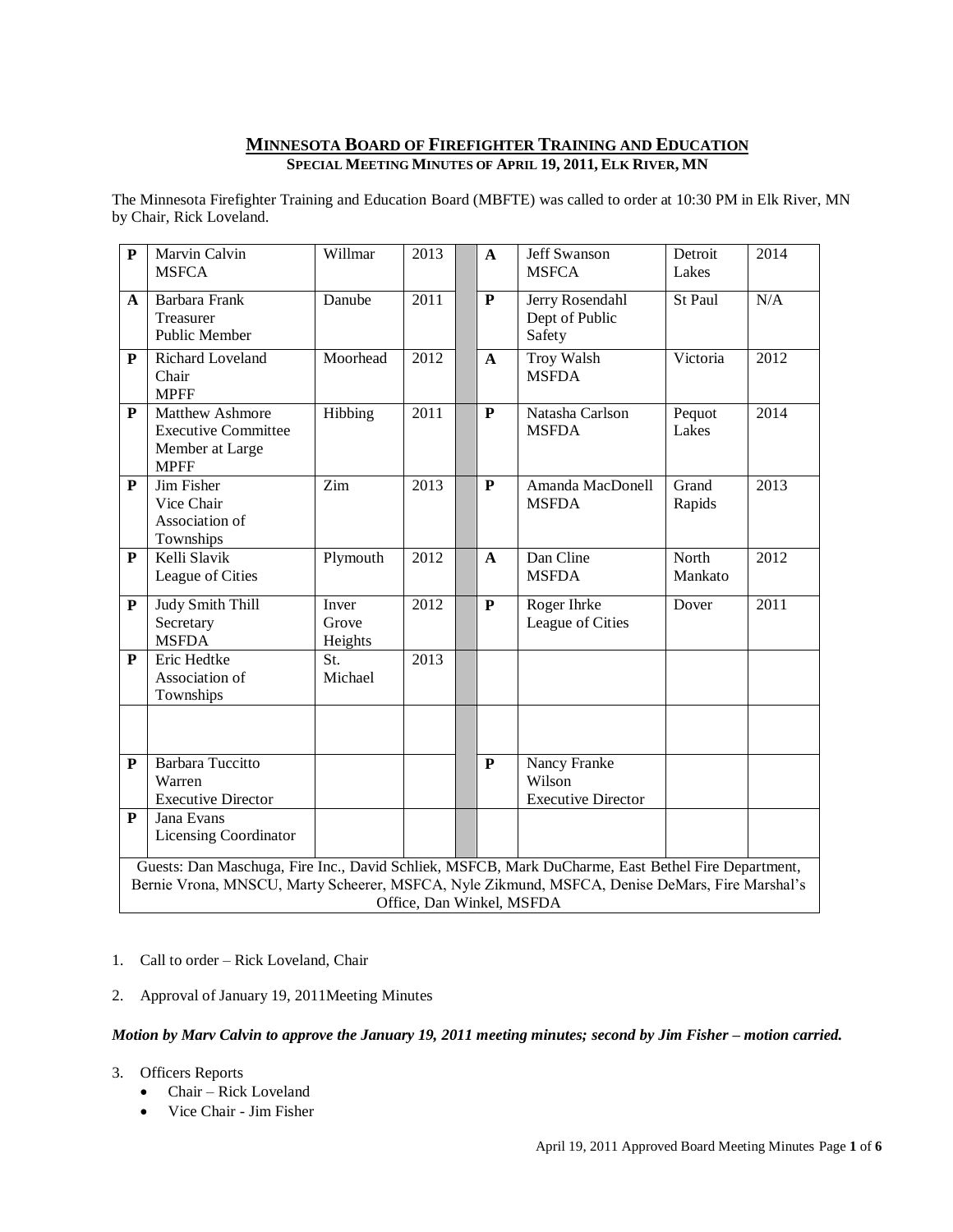- Secretary Natasha Carlson
- Treasurer Roger Ihrke
	- Review FY 2011
	- 80% of the reimbursements have not yet come in.
	- Jerry Rosendahl commented that these dollars are being looked at as is many other state funds.
	- Barbara Tuccitto Warren explained that the fire departments have until June 30, 2011 to complete the training and must submit their documents for reimbursement by August 1, 2011.
	- Marv Calvin asked for an explanation about the licensing budget.
	- Barbara reported that the fiscal note was written for a three year period.
		- o Total 3 year revenue \$201,000
		- o Based on \$75 fee for 2,500 licenses
		- o Frank Ahrens advised the Board that funds could be used from year to year, especially to support the startup in the year one.
		- o The funds for the licensing coordinator have been encumbered along with a number of other projected expenses.
		- o The first year budget was set for \$35,000.
	- Barbara stated that Taskforce One will be expensed by yearend and Live Burn will be encumbered.
	- Barbara reported that again this year there will be carry-over of funds from the ED budget, as well as the Board's budget.
	- The transaction detail presented in the Board packet was year to date and by account. If additional information on the current budget was needed questions should be directed to Barbara.
	- Barbara reviewed the proposed budget for SFY12
		- o There are two versions and the only difference between the two versions is 10K greater for the Board budget if the Board goes out for a contractor verses hiring a state employee for the Executive Director.

### *Motion by Marv Calvin to approve the financial reports; seconded by Jim Fisher– motion carried.*

- 4. Correspondence none
- 5. Reports
	- Executive Director Barbara Tuccitto Warren
		- The ED report will be covered in the forthcoming reports on the agenda.
		- The goal over the past three years was to ensure the infrastructure and programs were in place and we are pleased to report that has been accomplished.
		- We have a very engaged Board. Eleven out of 15 members are actively serving on a committee and in other ways. Compliments to you!
		- Marv Calvin said that a great deal has been accomplished over the past three years and extended a thank you to the Board members and the ED's.
	- Executive Committee Rick Loveland
		- Mary Ellison, DPS Deputy Commissioner called Rick Loveland in March telling him that the MBFTE does not have authority to go out for contract (Professional and Technical Contract) for an Executive Director.
		- Figure 1 Jerry Rosendahl explained the DPS posted the ED job announcement from April  $12 14$ th.
			- o Twenty-one people applied and eight met the minimum requirements.
			- o The DPS will receive those resumes.
		- Bernie Johnson, Assistant Attorney General and counsel to the MBFTE joined the meeting via speakerphone.
			- The Board was created under Minnesota statute 299N.02 subd. 3 under powers and duties, one of the powers the Board has statutory authority to hire or contract for Professional and Technical Services, however, the Board has to meet all statutory requirements in that statute.
			- In order for the contract for an ED 16C.08 has to be met.
			- DPS is the Board's fiscal agent, who acts as an assistant to the Board in carrying out the duties of the Board. Under statute, DPS does not have the authority to make policy decisions over the Board.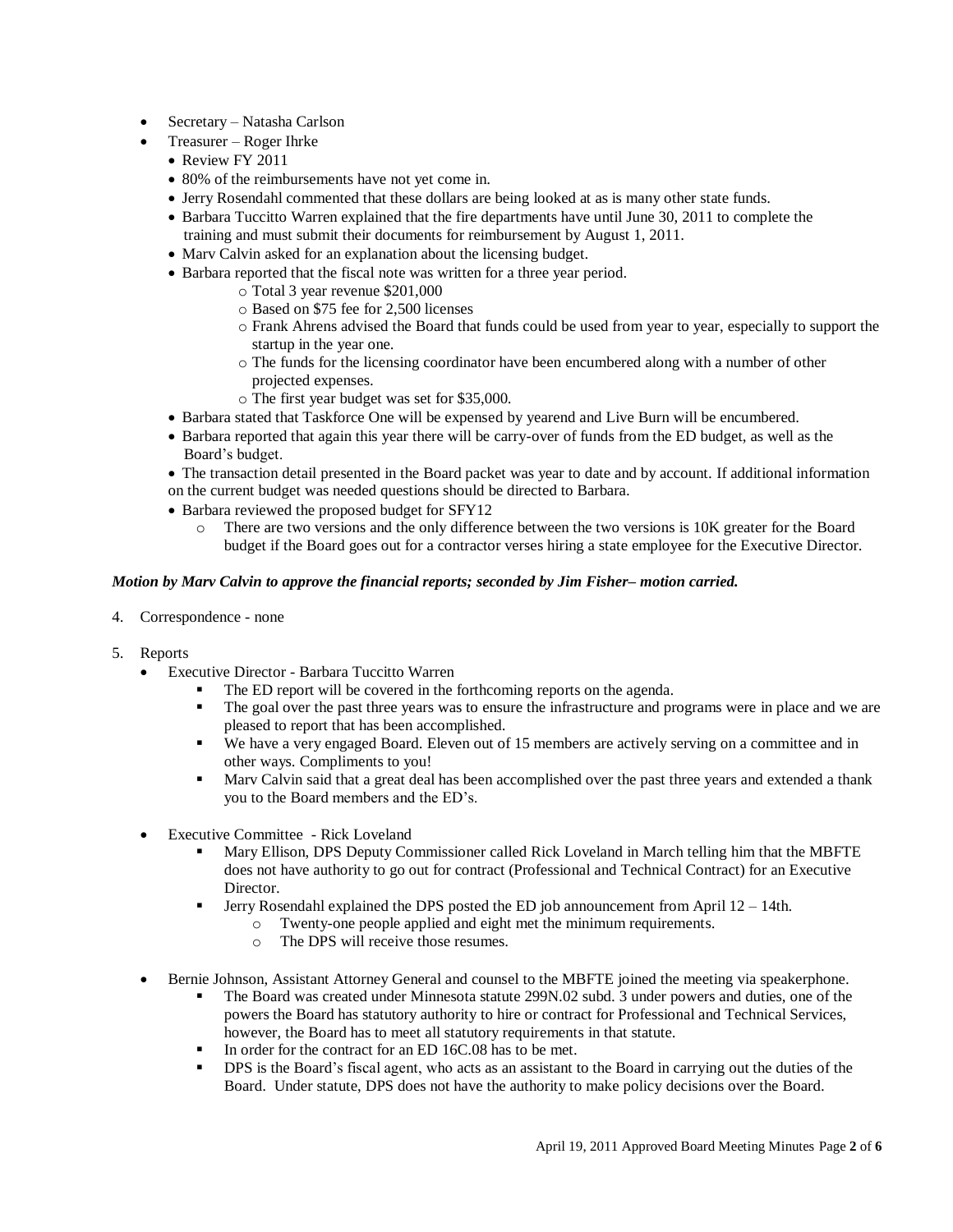- Under 16C.08, PT contracts have to be carried out by the Minnesota Department of Administration; no current state employee can carry out the needs of the contract, a statement of why a PT contractor is needed rather than a state employee.
- 16C.98 is not a policy that the DPS or Dept of Administration (DOE) is given to the Board; it is a statutory requirement.
- Those statutory requirements are required to be followed by DPS, DOE as well as MBFTE.
- In pursuit of a PT contract, DOE must make sure that the 16C.08 has been followed; no current state employee is available to carry out the duties of the job.
- **MBFTE** is an independent Board that does not report to the DPS, DPS provides fiscal services to the MBFTE.
- MBFTE is a licensing Board (akin to an administrating agency, a part of the Executive Branch of the State government).
- Eric Hedtke asked if the MBFTE has met the 16C.08 and Bernie responded yes. Eric then asked if the law has changed since the time the MBFTE got approval and Bernie said no.
- Bernie stated that the Board does have the authority to enter into a PT contract. They must meet 16C.08 and DOE determines if the 16C.08 has been met and DOE has the final say as to whether or not that contract should be approved.
- **Mary said that the HR committee is simply making sure there are no current state employees available to** hire and that the Board has the final decision.
- Nancy Franke Wilson clarified that the process for gaining approval of 16C.08 is done by completing specific forms and submitting them to the DOE. The MBFTE HR committee's activities do not satisfy statutory requirements regarding 16C.08.

# *Motion made by Marv Calvin to hire a full-time state employee; seconded by Kelli Slavik – motion did not carry.*

## Discussion:

- Eric Hedtke said that at this time the Board does not knowing who the pool of applicants is and that a decision cannot be made until that information is available. .
- Judy Smith Thill said that she remembered that the Board had planned for a transition period between the contractors and the state employee.
- Marv Calvin said that he had planned for a contract not to exceed 30K for a transition at this time. It would be a Time and Materials contract, if done.
- Rick Loveland said that voting on Eric's motion will take place rescinding the original motion from November 4, 2010, which stated that the Board would go out for a PT contract for the ED position.
- Eric stated he would like to see a sub-committee of the Board interview the candidates before a motion is made on hiring a state employee.

# *Motion made by Marv Calvin to rescinded his motion to hire a state employee; seconded by Kelli Slavik - motion carried.*

- Jerry Rosendahl told the Board that applicants to a state position that are "weeded out" have thirty days to appeal their rejection as a qualified candidate.
- Matt Ashmore asked if the MBFTE could do a sole source for six months.
- Jerry Rosendahl said that he thought the Board could extend the current contract for a few months.
- Nancy Franke Wilson attempted to contact people at the State of Minnesota 2007 to find out if a contract could be extended.
- Amanda MacDonell, Roger Ihrke and Marv Calvin are serving as the Human Resources Committee.
- The Board will work toward an interim contract with the current ED's to transition the state employee or new contractor; whatever happens.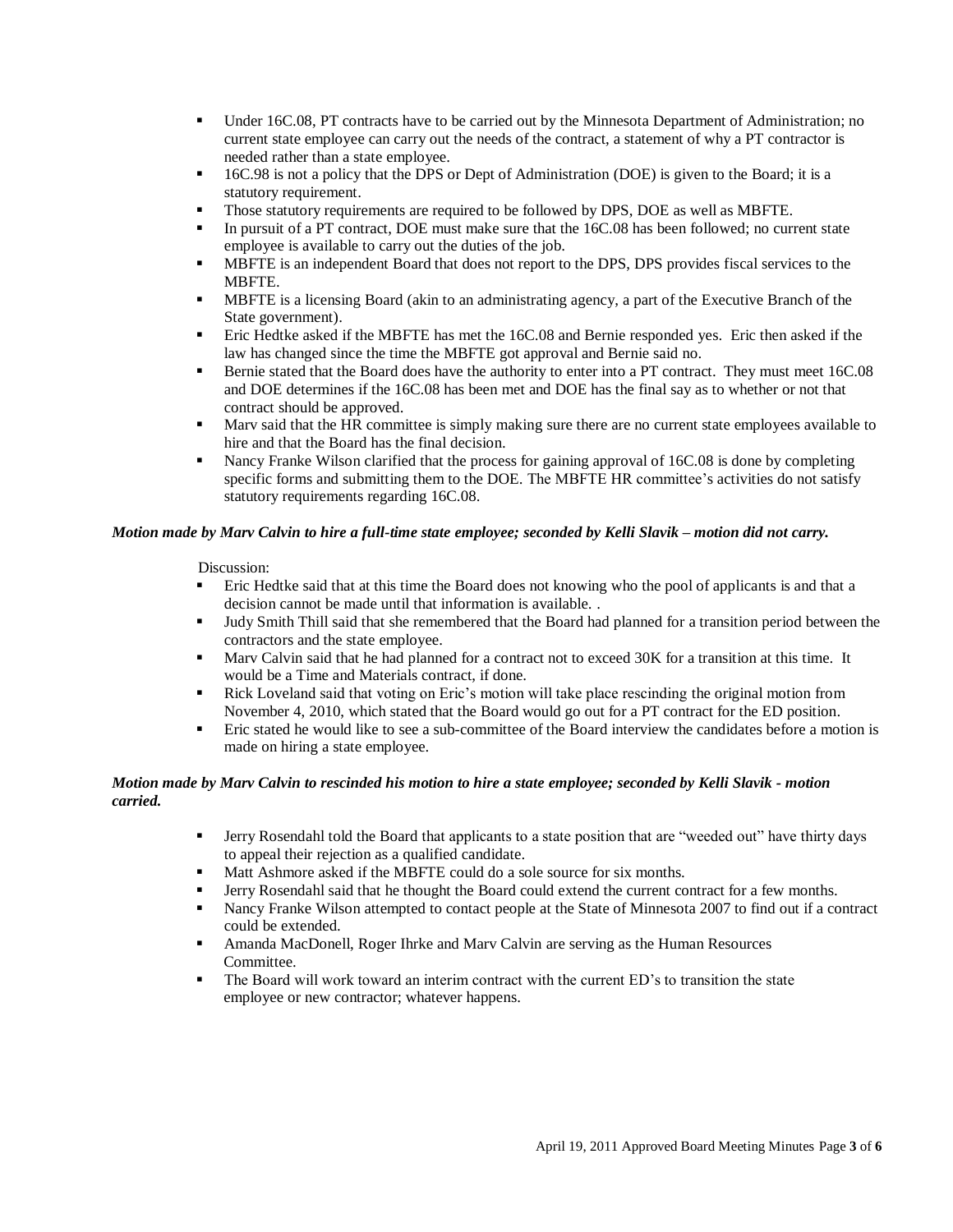### *Resolution 2011 – 4.1*

### *The Human Resources Committee of the Board is empowered to evaluate the ED applicants and to also rescind the motion made on November 4, 2010 in regard to going forward with the PT contract process.*

*Motion made by Eric Hedtke; seconded by Amanda MacDonell – motion carried.*

| Member       | Aye | Nay | Abstain | Absent |
|--------------|-----|-----|---------|--------|
| Ashmore      |     | X   |         |        |
| Calvin       | X   |     |         |        |
| Carlson      | X   |     |         |        |
| Cline        |     |     |         | X      |
| Fisher       | X   |     |         |        |
| Frank        |     |     |         | X      |
| Hedtke       | X   |     |         |        |
| <b>Ihrke</b> | X   |     |         |        |
| Loveland     |     |     | X       |        |
| MacDonell    | X   |     |         |        |
| Rosendahl    | X   |     |         |        |
| Slavik       | X   |     |         |        |
| Smith Thill  | X   |     |         |        |
| Swanson      |     |     |         | X      |
| Walsh        |     |     |         | X      |

Roll call vote dated this day the  $18<sup>th</sup>$  day of April 2011

- Legislative Committee Roger Ihrke
	- Roger passed around the latest vote on the Fire Safety Account that removed 8.5 million.
	- The House has approved it; the Senate vote has not been taken.
	- Roger passed out copies of the bills to the Board members.
- Licensure Committee Eric Hedtke

#### *Motion made by Amanda MacDonell to accept electronic signatures on licensing applications; seconded by Jim Fisher – motioned carried.*

*Motion made by Roger Ihrke to appoint the Minnesota State Fire Service Certification Board as the IFSAC organization who provides certification testing; seconded by Judy Smith Thill – motion carried..* 

### *Motion made by Marv Calvin to approve FF2 as the level of certification to meet the requirements of licensing certification; seconded by Kelli Slavik – motioned carried. .*

- Training Committee Amanda MacDonell
	- The committee met this morning.
	- Discussion of Round 4 dominated the agenda.
	- The committee determined a recommendation that encompassed a number of items.
		- o Up to \$200 per firefighter including new money plus carry-forward from round 2.
		- o After 9 months March 1, 2012 any unspent funds in initial Round 4 will be combined and be reallocated up to the \$200 dollars per firefighter to those departments that spent their money.
		- o 150K to be spent on conferences to be held in Minnesota. Marv matt
		- o If that money is not spent by March 1, 2012 then the 150K will be added to the unspent funds.
		- o Include on-line training.
		- o Fund fire based EMS courses.

Matt Ashmore described how the 150K training would be spent: That MBFTE would sponsor conferences that are at no cost. Their food and lodging will not be paid for by MBFTE.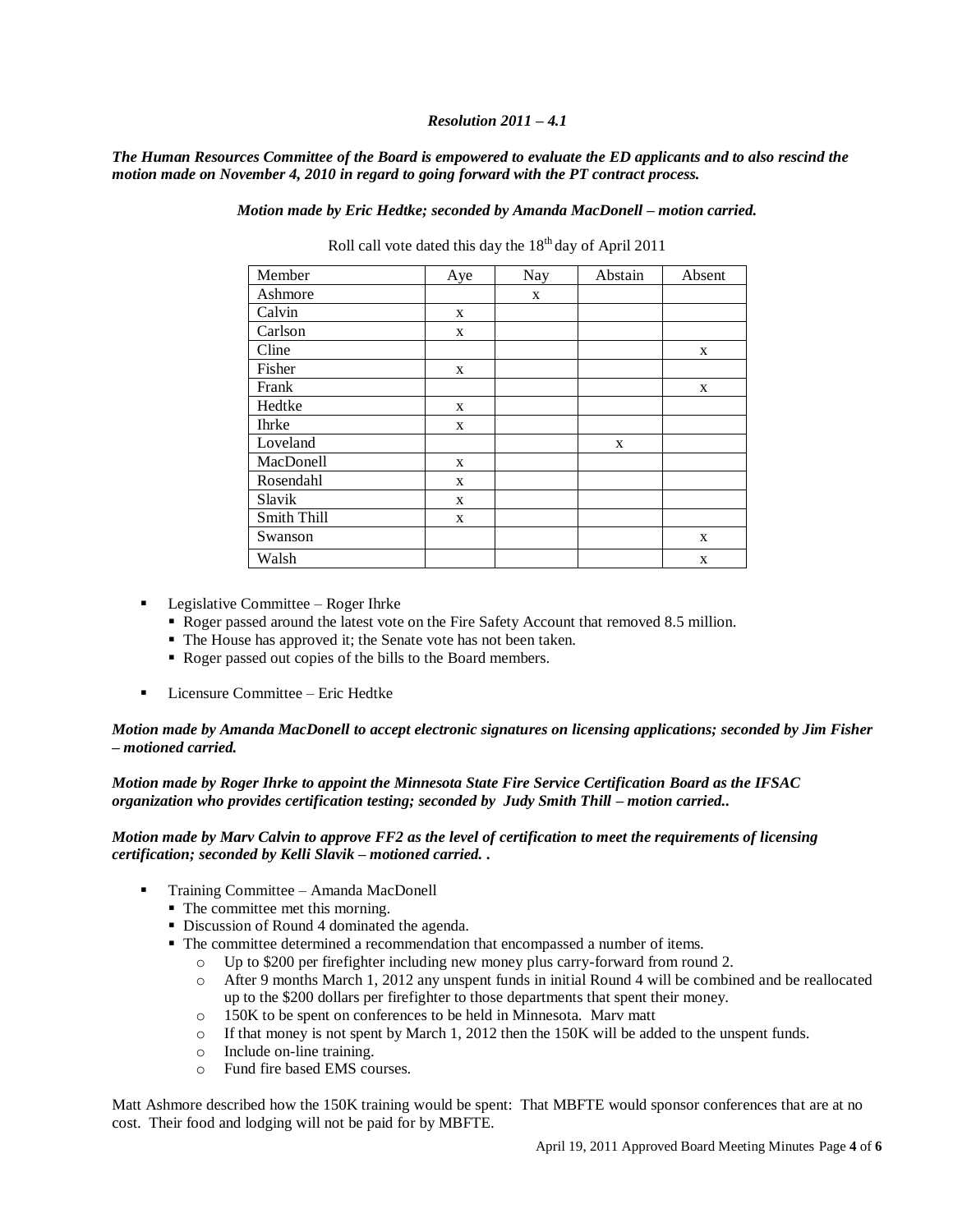*Motion made by Jerry Rosendahl to reimburse fire EMS; seconded by Amanda MacDonell - motion did not carry.*

#### *Resolution 2011 – 4.2*

*Reimburse in Round 4 up to \$200 per firefighter including new money plus carry-forward from round 2. After 9 months March 1, 2012 any unspent funds in initial Round 4 will be combined and be reallocated up to the \$200* dollars per firefighter to those departments that spent their money. Reimburse on-line training. 150K to be spent on *conferences to be held in Minnesota; if that money is not spent by March 1, 2012 then the 150K will be added to the unspent funds. Fire EMS will not be reimbursed in Round 4. Departments must spend the money within the list of approved classes.* 

#### *Motion by Amanda MacDonell and second by Marv Calvin – motion carried.*

| Member       | Aye | Nay | Abstain | Absent |
|--------------|-----|-----|---------|--------|
| Ashmore      | X   |     |         |        |
| Calvin       | X   |     |         |        |
| Carlson      | X   |     |         |        |
| Cline        |     |     |         | X      |
| Fisher       | X   |     |         |        |
| Frank        |     |     |         | X      |
| Hedtke       | X   |     |         |        |
| <b>Ihrke</b> | X   |     |         |        |
| Loveland     | X   |     |         |        |
| MacDonell    | X   |     |         |        |
| Rosendahl    | X   |     |         |        |
| Slavik       | X   |     |         |        |
| Smith Thill  | X   |     |         |        |
| Swanson      |     |     |         | X      |
| Walsh        |     |     |         | X      |

Roll call vote dated this day the  $18<sup>th</sup>$  day of April 2011

- 6. Unfinished Business None
- 7. New Business
	- Annual Planning Session Barb TW May 18th is the planning session. There was discussion as to whether or not we want to go ahead with it. Judy said that the new Board members should be at this session.

### *Motion made by Marv Calvin to delay the annual planning session until the new Board members and ED position situations are confirmed; seconded by Jerry Rosendahl – motioned carried.*

- Board Appointments Barbara Tuccitto Warren
	- Status of Appointments (formal action not required)
	- Resigning from the Board Dan Cline, Judy Thill, Barbara Frank
	- Not seeking reappointment Barbara Frank
	- Seeking reappointment Matt Ashmore and Roger Ihrke
- Open Meeting Law Barbara Tuccitto Warren
	- o Adoption of a protocol for Public participation at all MBFTE meetings, which will include the following:
		- Include Public comment as an agenda it on all agendas.
		- Have on site a sign-in sheet at each meeting for Public members.
		- Allow Public members to comment up to three minutes.